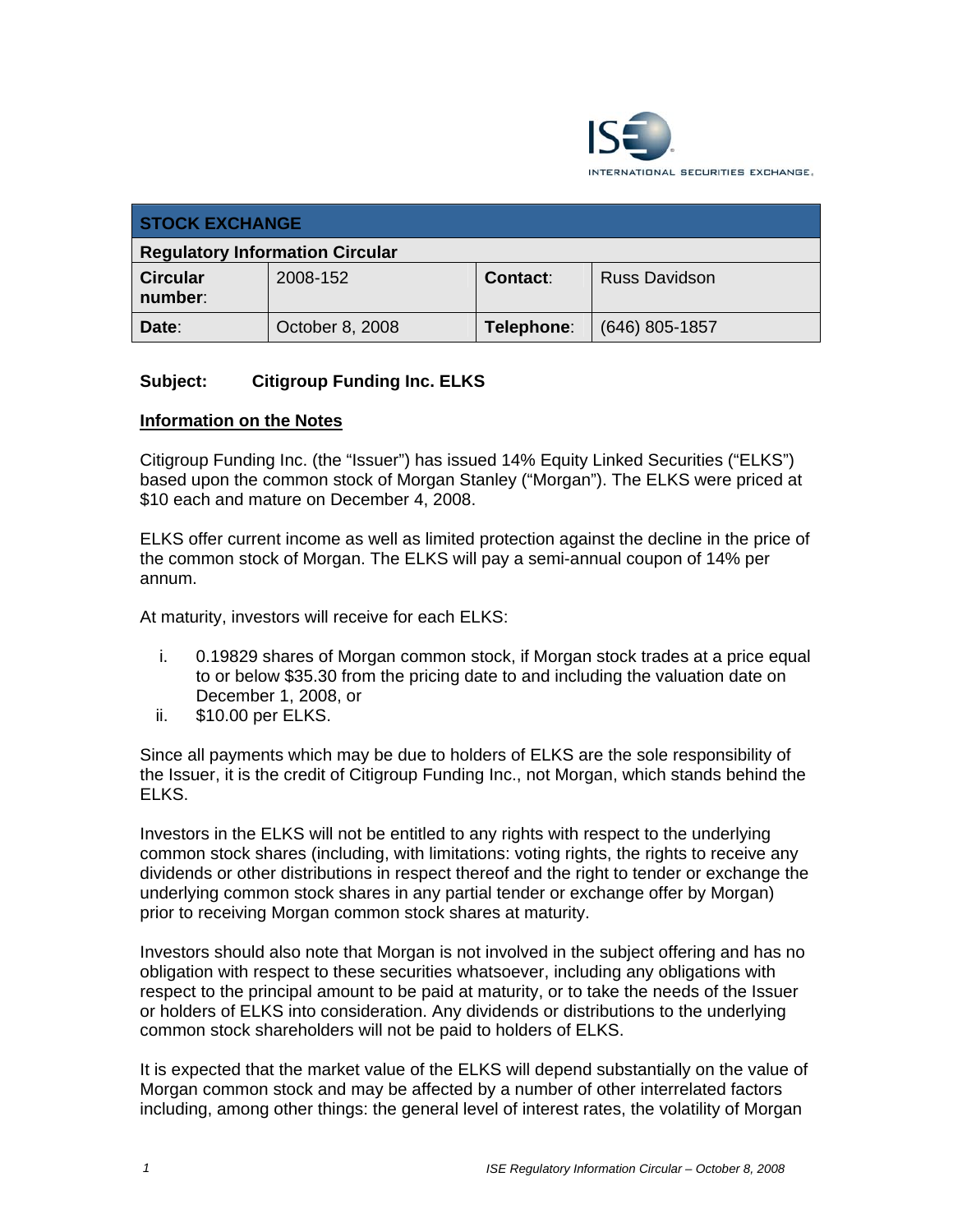common stock, the time remaining to maturity, the dividend yield of Morgan common stock, and the credit ratings of the Issuer.

The Trustee for the securities is The Bank of New York.

Trading in the shares on ISE is on a UTP basis and is subject to ISE equity trading rules. The shares will trade from 9:00 a.m. until 4:00 p.m. Eastern Time. Equity Electronic Access Members ("Equity EAMs") trading the shares during the Pre-Market Session are exposed to the risk of the lack of the calculation or dissemination of underlying index value or intraday indicative value ("IIV"). For certain derivative securities products, an updated underlying index value or IIV may not be calculated or publicly disseminated in the Pre-Market hours. Since the underlying index value and IIV are not calculated or widely disseminated during Pre-Market hours, an investor who is unable to calculate implied values for certain derivative securities products during Pre-Market hours may be at a disadvantage to market professionals.

Equity EAMs also should review NASD Notice to Members 03-71 for guidance on trading these products. The Notice reminds members of their obligations to: (1) conduct adequate due diligence to understand the features of the product; (2) perform a reasonable-basis suitability analysis; (3) perform customer-specific suitability analysis in connection with any recommended transactions; (4) provide a balanced disclosure of both the risks and rewards associated with the particular product, especially when selling to retail investors; (5) implement appropriate internal controls; and (6) train registered persons regarding the features, risk and suitability of these products.

**This Regulatory Information Bulletin is not a statutory Prospectus. Equity EAMs should consult the Trust's Registration Statement, SAI, Prospectus and the Fund's website for relevant information.**